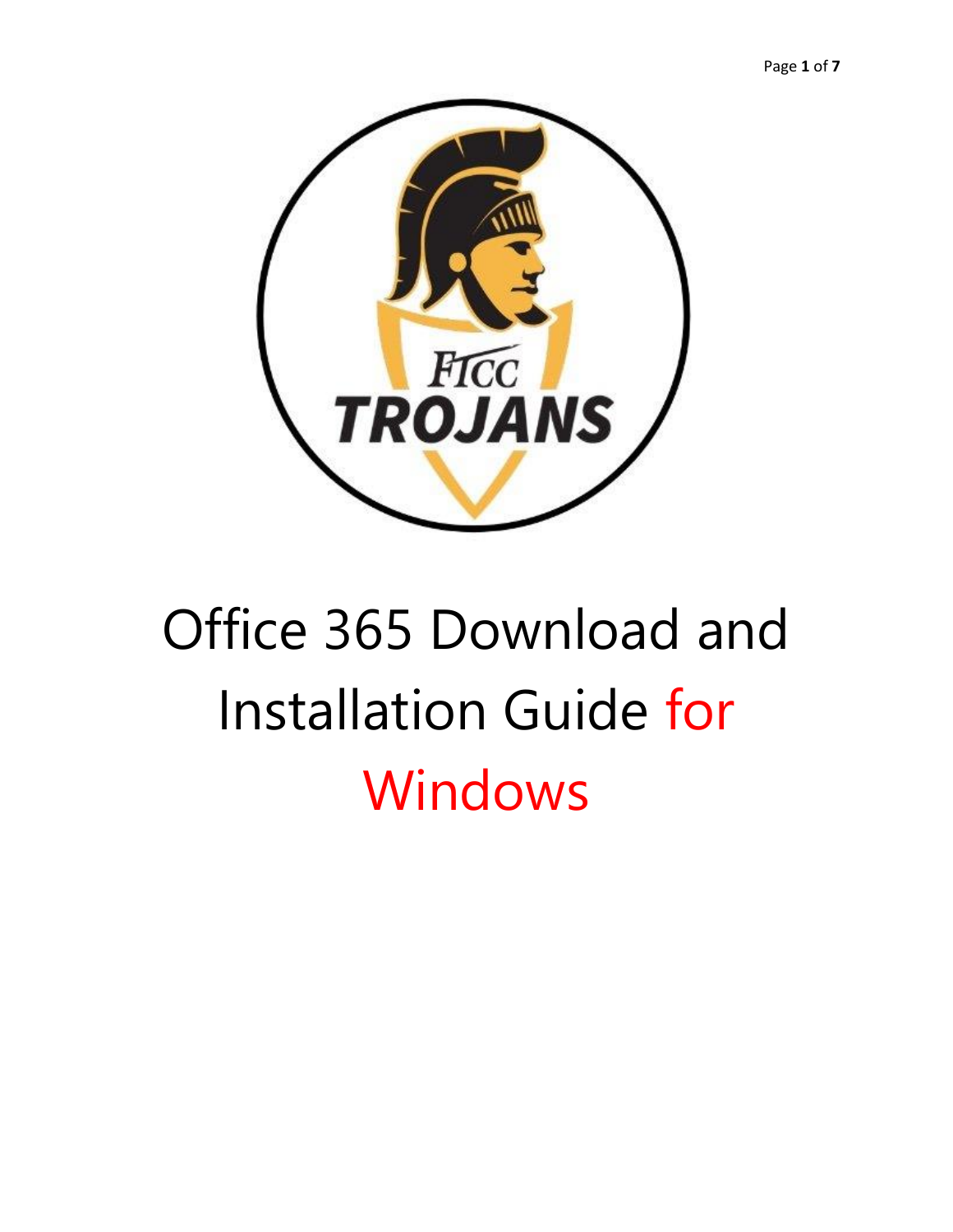This document will walk you through how to install Office 365.

# **STEP 1) HOW TO LOG INTO OFFICE 365**

• To sign in, visit<https://login.microsoftonline.com/?whr=ad.faytechcc.edu>



- Log in with your **[AD username]@ad.faytechcc.edu** and network password. EX: doej1234@ad.faytechcc.edu Pas\$w0rd1\$ (network password)
- Upon successful log in you will be taken to the Office 365 home page.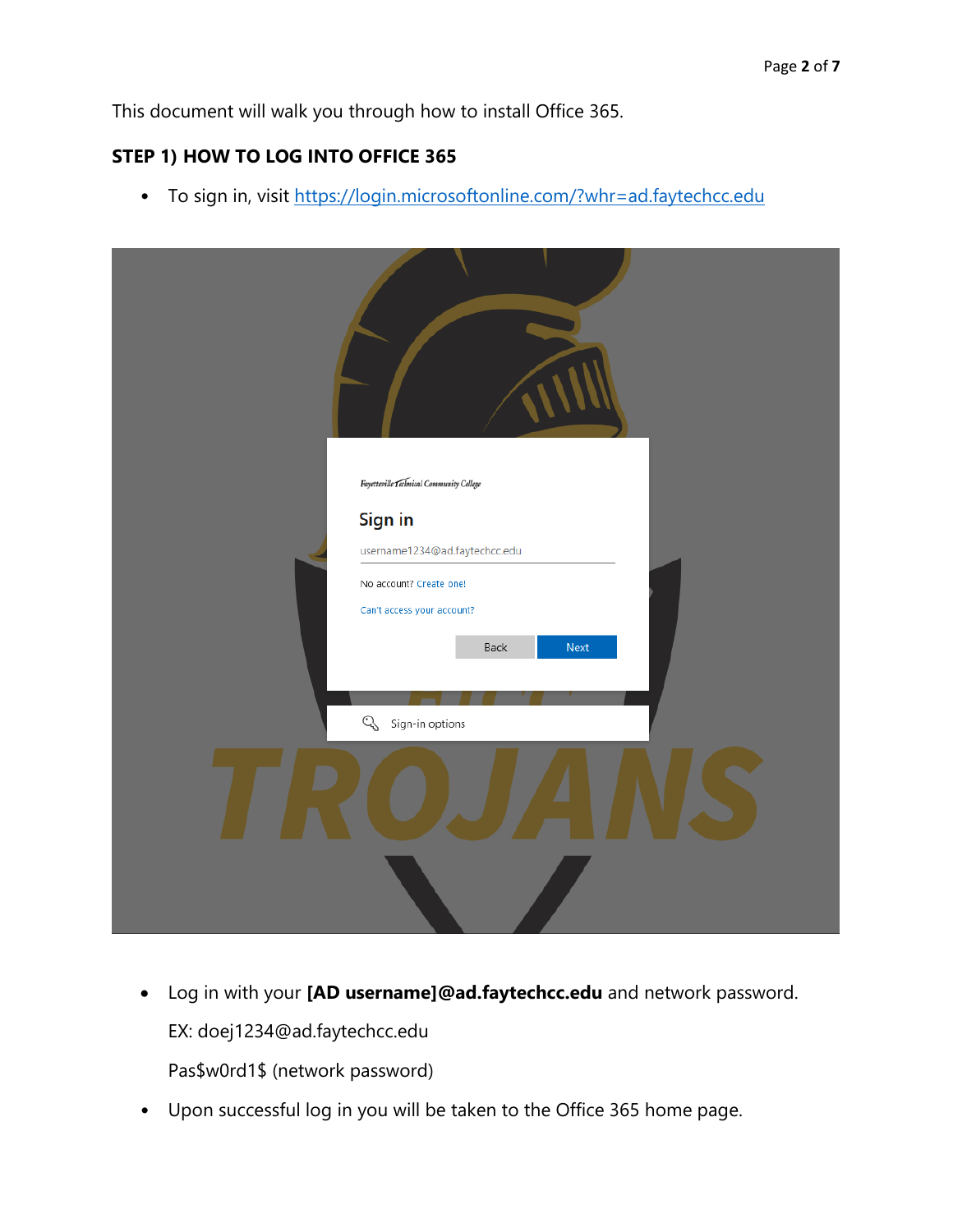## **STEP 2) DOWNLOADING OFFICE 365**

**Upon logging in for the first time you will be presented with the following screen:**

| 曲                  | Office 365 |                           |                     |                                                                                 |                                        |                 |                     | $\vec{v}$             | భ                       |  |
|--------------------|------------|---------------------------|---------------------|---------------------------------------------------------------------------------|----------------------------------------|-----------------|---------------------|-----------------------|-------------------------|--|
| n<br>$\bigoplus$   |            | Good afternoon, FTCC      |                     |                                                                                 |                                        |                 |                     | Install Office $\vee$ |                         |  |
| 啪                  |            | All<br>My recent          | Shared<br>Favorites |                                                                                 |                                        |                 | Type to filter list | $\boldsymbol{\nabla}$ |                         |  |
| $S^*$              |            | Name<br>n<br>$\checkmark$ |                     |                                                                                 | Modified $\sim$                        | Activity $\sim$ |                     |                       |                         |  |
| P.<br>$\heartsuit$ |            |                           |                     |                                                                                 |                                        |                 |                     |                       |                         |  |
| $\sim$             |            |                           |                     |                                                                                 |                                        |                 |                     |                       |                         |  |
|                    |            |                           |                     | Share and collaborate with others. Create a new document or upload and open one | No content activity<br>to get started. |                 |                     |                       |                         |  |
|                    |            |                           |                     |                                                                                 |                                        |                 |                     |                       |                         |  |
| $\mathbb B$        |            |                           |                     |                                                                                 |                                        |                 |                     |                       | $\blacksquare$ Feedback |  |

• From the center of the home page select **Install Office.**

| <b>BB</b>               | Office 365 |                            |           |                                        |                                                                                 |                     | $\vec{v}$                  | భ                       | ◠ |  |
|-------------------------|------------|----------------------------|-----------|----------------------------------------|---------------------------------------------------------------------------------|---------------------|----------------------------|-------------------------|---|--|
| A                       |            | Good afternoon, FTCC       |           |                                        |                                                                                 |                     | Install Office $\sim$      |                         |   |  |
| $\bigoplus$<br>市        |            | Shared<br>All<br>My recent | Favorites |                                        |                                                                                 | Type to filter list | $\boldsymbol{\mathcal{T}}$ |                         |   |  |
| $\overline{\mathbf{s}}$ |            | Name<br>$\checkmark$       |           | Modified $\scriptstyle\mathtt{\sim}$   | Activity $\sim$                                                                 |                     |                            |                         |   |  |
| P.<br>$\heartsuit$      |            |                            |           |                                        |                                                                                 |                     |                            |                         |   |  |
| $\sim$                  |            |                            |           |                                        |                                                                                 |                     |                            |                         |   |  |
|                         |            |                            |           | No content activity<br>to get started. | Share and collaborate with others. Create a new document or upload and open one |                     |                            |                         |   |  |
|                         |            |                            |           |                                        |                                                                                 |                     |                            |                         |   |  |
| ♦<br>$\mathbb B$        |            |                            |           |                                        |                                                                                 |                     |                            | $\blacksquare$ Feedback |   |  |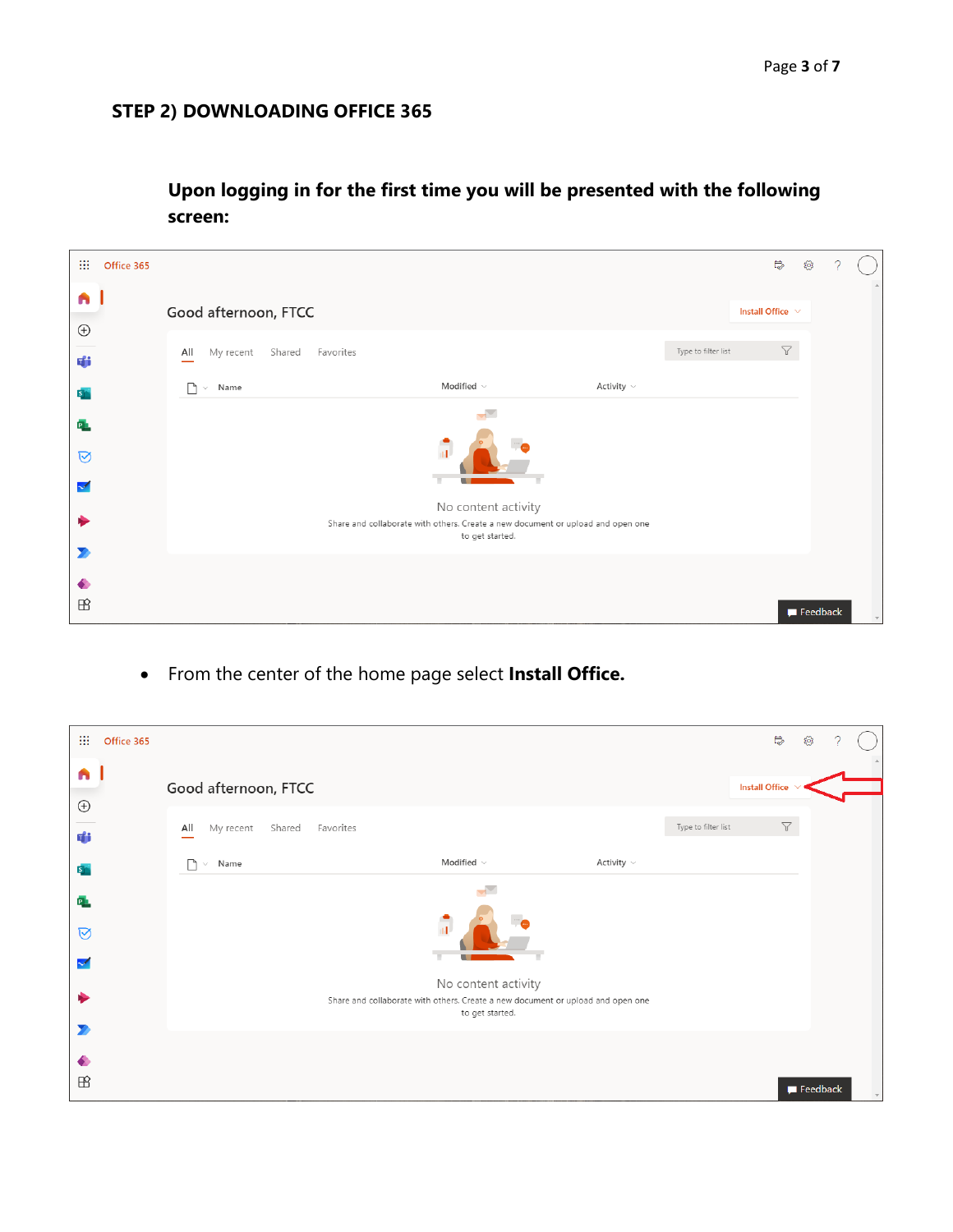• Select **Office 365 apps** from the **Install Office** dropdown to begin the download.



• This will begin your **OfficeSetup.exe** download If using Firefox browser please refer to note on following page.

| Microsoft Office Home<br>$x +$                                                                                                                                                                                                                 | $\Box$<br>$\times$<br>$\vee$                             |
|------------------------------------------------------------------------------------------------------------------------------------------------------------------------------------------------------------------------------------------------|----------------------------------------------------------|
| $\mathbf{C}$<br>⇧<br>fil office.com/?auth=2<br>$\rightarrow$<br>←                                                                                                                                                                              | or $\mathbb{C}$<br>密<br>2<br>☆<br>- :                    |
|                                                                                                                                                                                                                                                | <b>图 Reading list</b>                                    |
| 田.<br>Office 365<br>Just a few more steps                                                                                                                                                                                                      | $\overline{\mathbb{Q}}$<br>6<br>$\overline{\phantom{a}}$ |
| A.<br>Good<br>$\bigoplus$                                                                                                                                                                                                                      | stall Office $\vee$                                      |
| All<br>Setup<br>Yes<br>$\overline{\phantom{a}}$<br>喻<br>$\Box$                                                                                                                                                                                 | $\boldsymbol{\nabla}$                                    |
| Activate Office<br>adam Oliv, eta de malador<br>黾<br>$\sigma_{\frac{m}{m_{\pi}}\left(1\right)}$                                                                                                                                                |                                                          |
| $\overline{\heartsuit}$<br><b>G</b> bigilling (SLaw)                                                                                                                                                                                           |                                                          |
| Say "yes"<br><b>O</b> Click Run<br>Stay online<br>$\sim$<br>After installation, start Office and sign in<br>Click the Setup file at the bottom of the<br>Click Yes to start installing.<br>with the account you use for Office 365:<br>screen. |                                                          |
| yourname1234@ad.faytechcc.edu.                                                                                                                                                                                                                 |                                                          |
| Close<br>Need help installing?<br>$\mathbb{B}$                                                                                                                                                                                                 | $\blacksquare$ Feedback                                  |
| OfficeSetup.exe<br>$\hat{\phantom{a}}$                                                                                                                                                                                                         | Show all<br>$\boldsymbol{\mathsf{x}}$                    |

**This completes the download of Office 365 to your device.**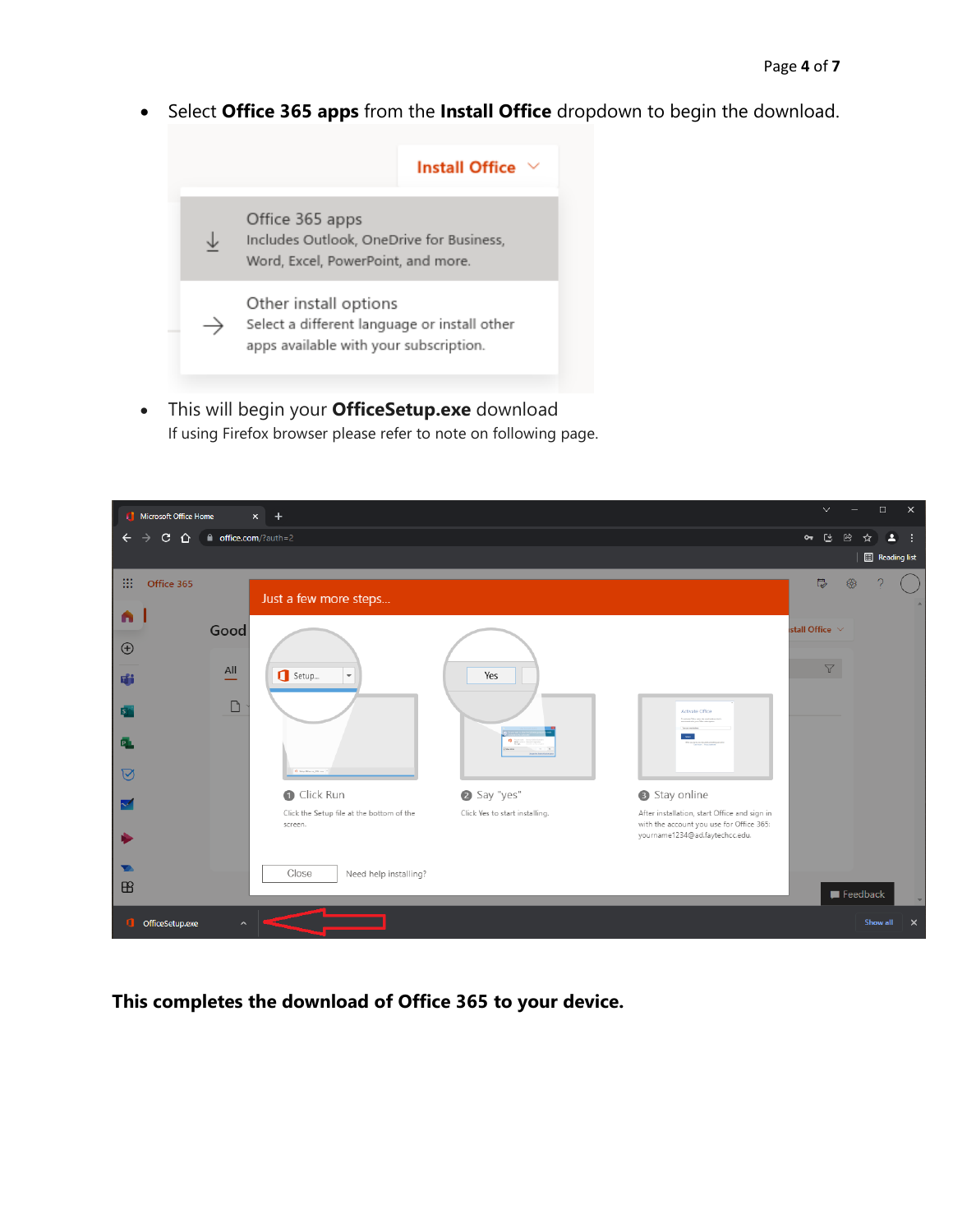## **STEP 3) INSTALLING OFFICE 365**

Follow the installation instructions presented to you on the Office 365 webpage:

| Just a few more steps                                |                                                             |                                                                                                                                                      |
|------------------------------------------------------|-------------------------------------------------------------|------------------------------------------------------------------------------------------------------------------------------------------------------|
| ก<br>Setup<br>▼<br><b>Q</b> bigiliava 28.au          | Yes<br>$\alpha_{\overline{\mathrm{m}}}$<br><b>Transport</b> | Activate Office<br>To actually Offices and in the result askies or that's<br>particled with your Office subscription.<br><b>ALCOHOL: Microchange</b> |
| <b>O</b> Click Run                                   | Say "yes"                                                   | Stay online                                                                                                                                          |
| Click the Setup file at the bottom of the<br>screen. | Click Yes to start installing.                              | After installation, start Office and sign in<br>with the account you use for Office 365:<br>@ad.faytechcc.edu.                                       |
| Close<br>Need help installing?                       |                                                             |                                                                                                                                                      |

- Click Run. After download completion execute the OfficeSetup.exe setup from the appropriate location based on your internet browser [**refer to note below**].
- Select "yes". Click Yes to start installing.
- Stay online. After installation, start Office and sign in with the FTCC AD account used in step 1.

**Note:** Depending on your internet browser, you can execute **OfficeSetup.exe** either in the **lower left-hand corner** (Chrome), **upper right-hand corner** (Microsoft Edge), or by selecting **Save File** and accessing **OfficeSetup.exe** in the **upper right-hand corner** (Firefox). Examples shown on following page.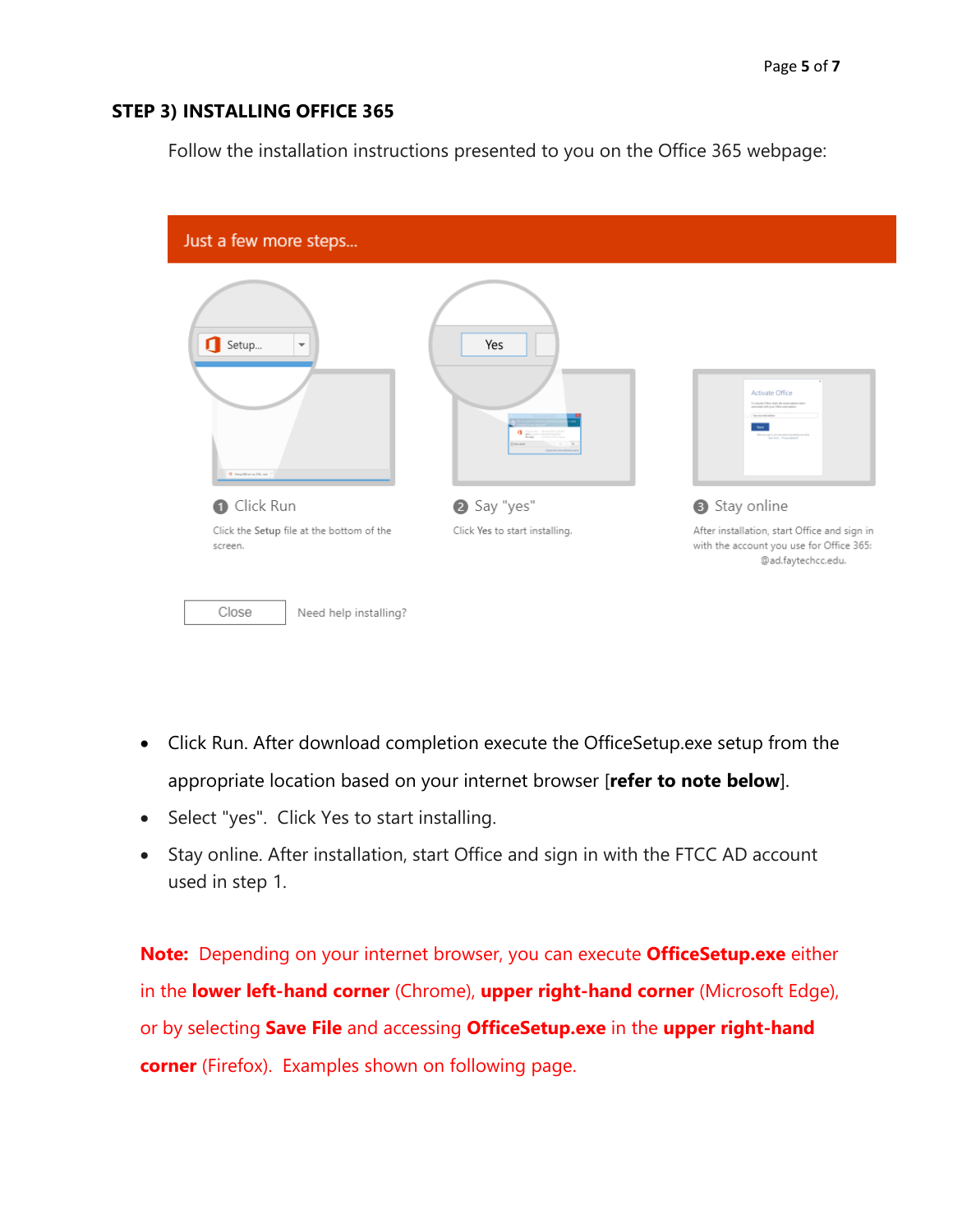## **Browser Examples:**

#### **CHROME:**

|                                | <b>O</b> Click Run<br>Click the Setup file at the bottom of the<br>screen. |
|--------------------------------|----------------------------------------------------------------------------|
|                                | Close<br>Need help installing?                                             |
| Æ<br>о<br>OfficeSetup.exe<br>ㅅ |                                                                            |
|                                |                                                                            |

#### **EDGE:**



### **FIREFOX:**